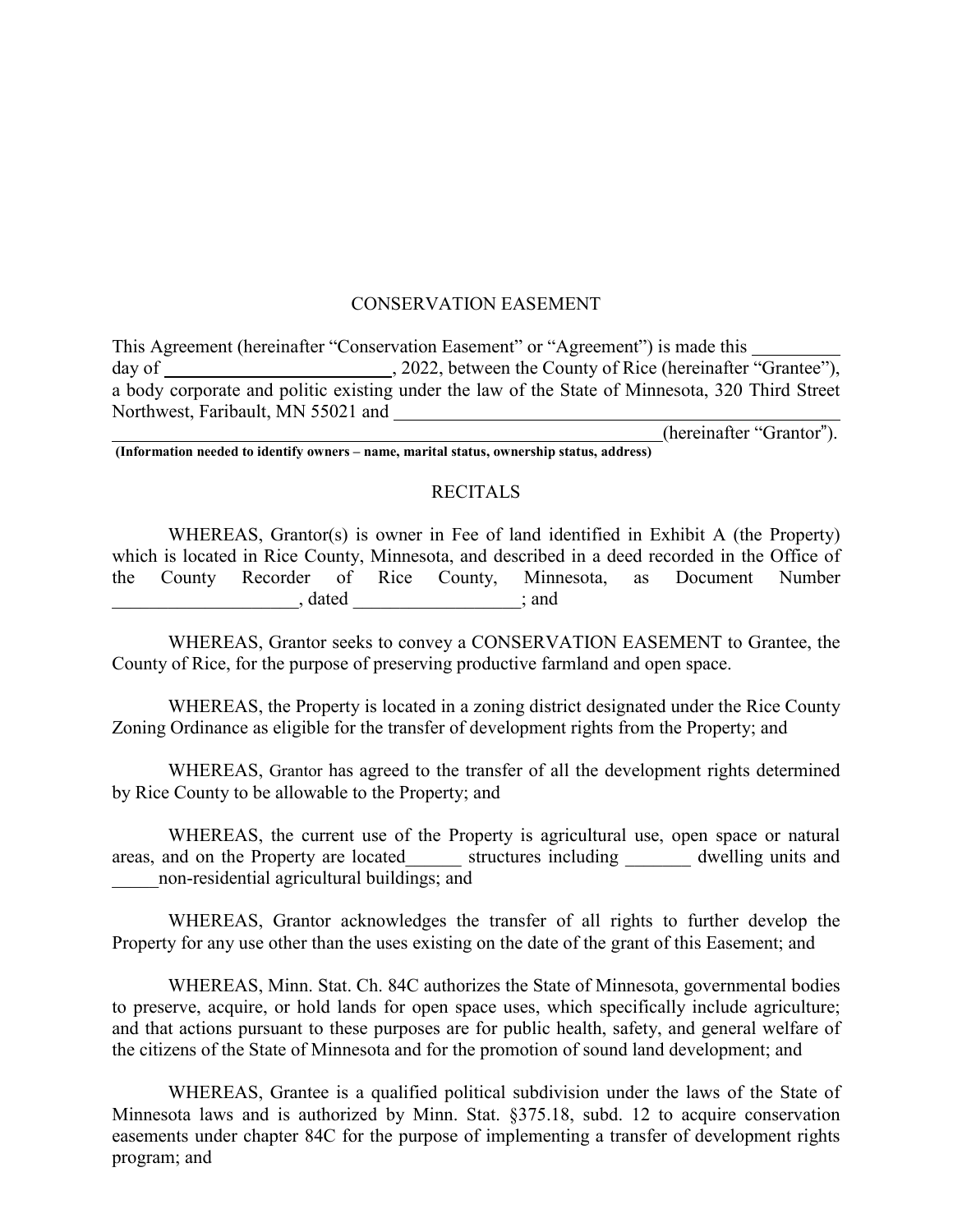WHEREAS, Grantee has declared that public benefits result from the protection and conservation of agricultural land, specifically including the protection of agricultural lands for the production of food and other agricultural products; protection of scenic rural areas for public visual enjoyment from public right-of-way; and the protection of agricultural lands as valued natural and ecological resources to provide water quality benefits and open space benefits; and

WHEREAS, Grantor desires and intends that the agricultural and open space character of the Property be preserved, protected, and maintained; and

WHEREAS, Grantor desires and intends to give Grantee the right to enforce the terms of this Conservation Easement for the protection of the Property in perpetuity; and

WHERAS, Grantee agrees by acquiring this grant of conservation easement to preserve and protect in perpetuity the agricultural and open space values of the Property for the benefit of this generation and the generations to come; and

WHEREAS, the specific agricultural and open space values of the Property are documented in an inventory of the Property, dated , on file at the offices of Grantee and incorporated by this reference ("Baseline Documentation"), which consists of documentation that the parties agree provide, collectively, an accurate representation of the Property at the time of this grant of easement and which is intended to serve as an objective information baseline for monitoring compliance with the terms of this grant of easement.

NOW, THEREFORE, in consideration of the foregoing and intending to be legally bound, the undersigned Grantor grants and conveys to Grantee a CONSERVATION EASEMENT on the Property for the purpose of assuring that the Property will be retained forever in its agricultural and open space condition and to prevent any use that will impair the agricultural and open space values of the Property. To carry out this purpose, the following title restrictions are recorded:

## A. CONVENANTS, TERMS, CONDITIONS, AND RESTRICTIONS

- 1. The Recitals stated above are incorporated by herein reference and intending to be legally bound, Grantor declares, makes known, and covenants for himself, his heirs, successors, and assigns, that the property shall be restricted to agricultural and open space uses.
- 2. This Conservation Easement shall continue in perpetuity unless terminated or otherwise amended by the parties. Any termination or amendment shall be by separate written agreement and recorded against the property.
- 3. Agricultural uses of land are defined for the purposes of this grant of easement, as the use of land for the production of plants and animals that qualify the Property for tax treatment under the provision of Minn. Stat. §273.11, the "Minnesota Agricultural Property Tax Law," as may be amended from time to time, or as maybe interpreted by courts of competent jurisdiction.
- 4. Residences and structures permitted on the Property subject to these restrictions are the residences and structures existing on the date of this easement as noted in the Baseline Documentation, or in the event of their destruction, replacements of similar size (or larger if allowed by the Rice County Zoning Ordinance) and uses.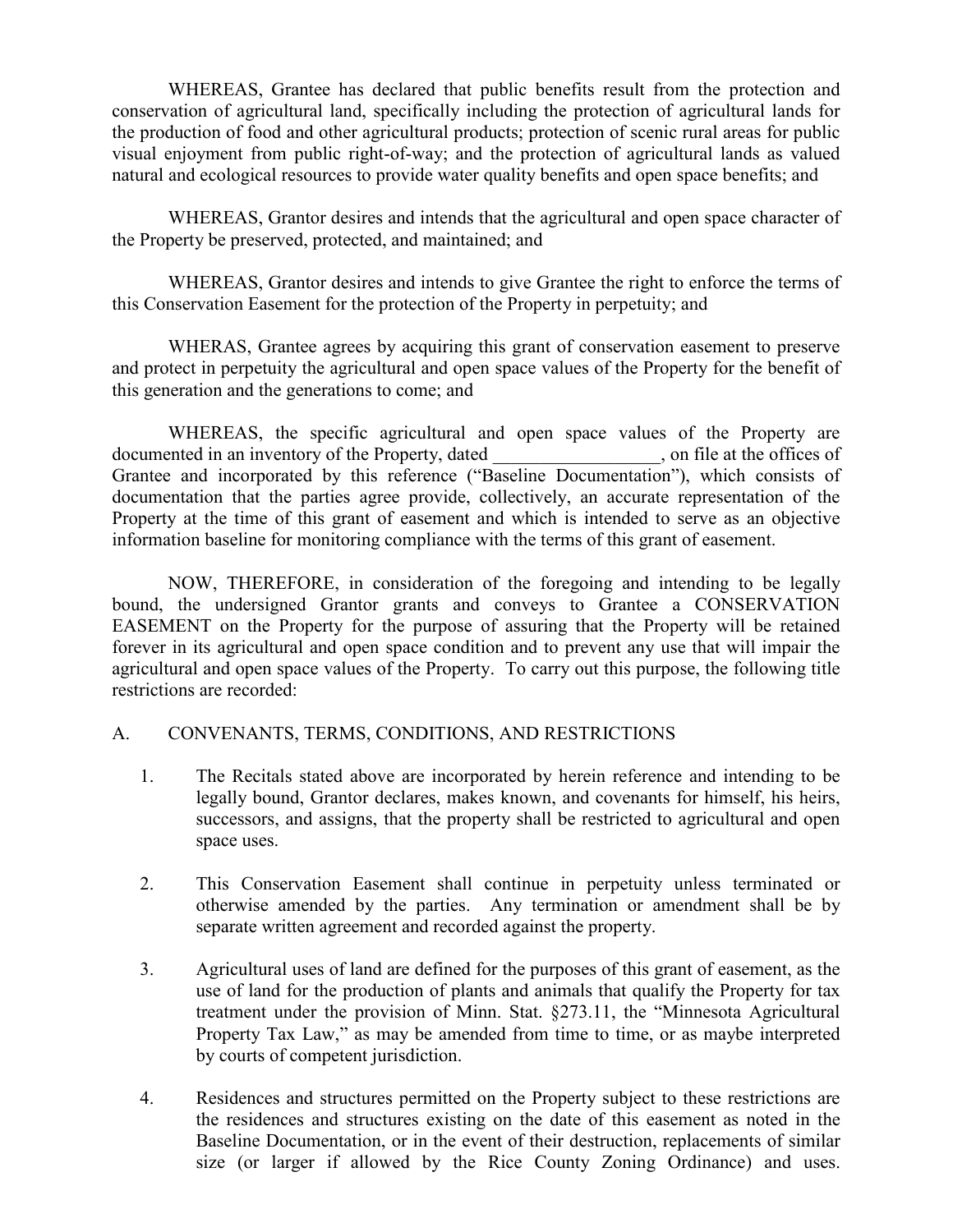Additional non-residential agricultural structures are allowed. Additional residential structures and uses are prohibited.

- 5. Upon a conveyance of all or a portion of the Property, any new Deed shall recite verbatim the terms of this Easement and incorporate this Easement by reference.
- 6. Use of the Property for dumping, storage, processing or landfill of non-agricultural solid or hazard wastes generated off-site is prohibited.

## B. GENERAL PROVISIONS

- 1. Grantor reserves to himself, and to his personal representatives, heirs, successors, and assigns, all rights accruing from his ownership of the Property, including the right to engage in or permit or invite others to engage in all uses of the Property that are not expressly prohibited herein and are not inconsistent with the purpose of this Easement.
- 2. No right of public access is provided for, nor will any right of public access result from the recording of these restrictions.
- 3. Grantee, its successors or assigns, jointly or severally, shall have the right to enforce these restrictions by injunction and other appropriate proceedings, including but not limited to, the right to require the Grantor to restore the Property to the condition existing at the time of this Grant in order to correct any violation(s) of this Grant of Easement. Representatives of Grantee, its successors or assigns, may at reasonable times and after appropriate notice to Grantor and any persons residing on the Property, enter the Property from time to time for the purposes of inspection and enforcement of the terms of the Easement.
- 4. Any cost incurred by Grantee in enforcing the terms of this easement against Grantor, including, court costs and attorneys' fees, and any cost of restoration necessitated by Grantor's violation of the terms of this Grant shall be borne by Grantor.
- 5. The restrictions contained herein shall apply to the land as a conservation easement in gross in perpetuity. The covenants, terms, conditions, and restrictions of this easement shall be binding upon and inure to the benefit of, the parties hereto and their respective personal representatives, heirs, successors and assigns and shall continue as a servitude running in perpetuity with the Property. A party's rights and obligations under this Easement terminate upon transfer of the party's interest in the Easement or Property, except that liability for acts or omissions occurring prior to transfer shall survive transfer.
- 6. This easement, may be subject to modification, termination, or extinguishment, whether in whole or in part, if the zoning ordinance is amended, the property is annexed into a city, a development right is returned to the property or if circumstances arise in the future such as to render the purposes of this easement impossible to accomplish and the parties mutually agree, or by judicial proceedings in a court of competent jurisdiction.
- 7. If the easement is taken, in whole or in part, by the exercise of the power of eminent domain, Grantee shall be entitled to just compensation for its interest in the Property in accordance with applicable law.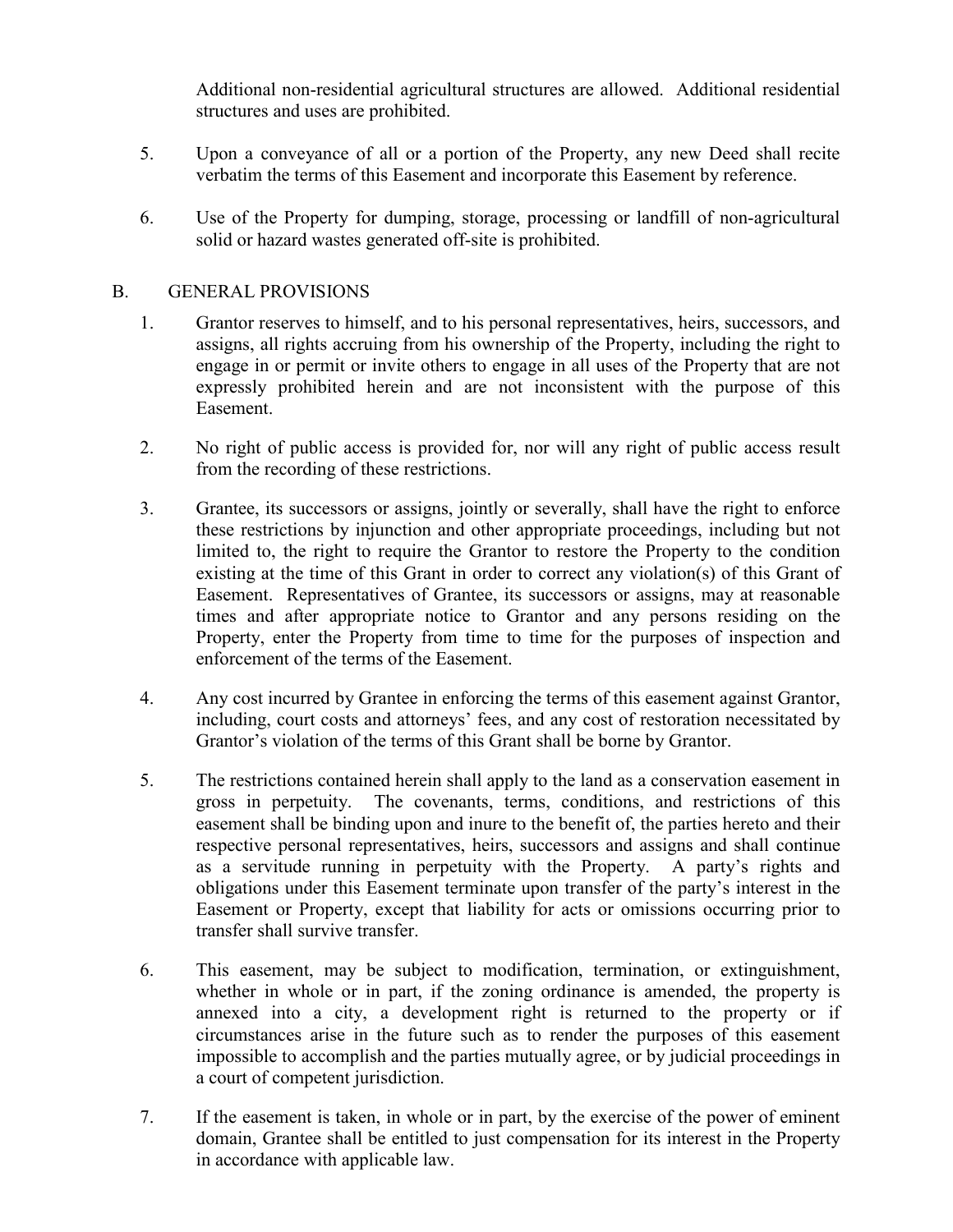- 8. Grantor agrees to incorporate the terms of this easement in any deed or other legal instrument by which he divests himself of any interest in all or a portion of the Property. Grantor further agrees to give written notice to Grantee of the transfer of any interest at least ten (10) days prior to the date of such transfer. The failure of Grantor to perform any act required by this paragraph shall not impair the validity of this Conservation Easement or limit its enforceability in any way.
- 9. Grantor shall hold harmless, indemnify and defend Grantee and its employees, agents and contractors and their heirs, personal representatives, successors and assigns (collectively "Indemnified Parties") from and against all liabilities, penalties, costs, losses, damages, expenses, causes of action, claims, demands or judgments, including without limitation, reasonable attorneys' fees arising from or in any way connected with: (1) the result of a violation or alleged violation of any State or Federal environmental statute or regulation including the storage or disposal of hazardous or toxic chemicals or materials; (2) injury to or the death of any person, or physical damage to any property, resulting from any act, omission, condition or other matter related to or incurring on or about the premises, regardless of costs, unless due solely to the gross negligence of any of the Indemnified Parties; and (3) existence and administration of this easement.
- 10. Grantor retains all responsibilities and shall bear all costs and liabilities of any kind related to the ownership, operation, upkeep and maintenance of the premises, including the maintenance of adequate comprehensive general liability insurance coverage and payment of all real estate taxes.
- 11. Grantee shall record this Conservation Easement with the Rice County Recorder.
- 12. If any provisions of this conservation easement, or the application thereof to any person or circumstances, is found to be invalid, the remainder of the provisions of this conservation easement, or the application of such provision to persons or circumstances other than those as to which it is found to be invalid, as the case may be, shall not be affected and shall continue in full force and effect.